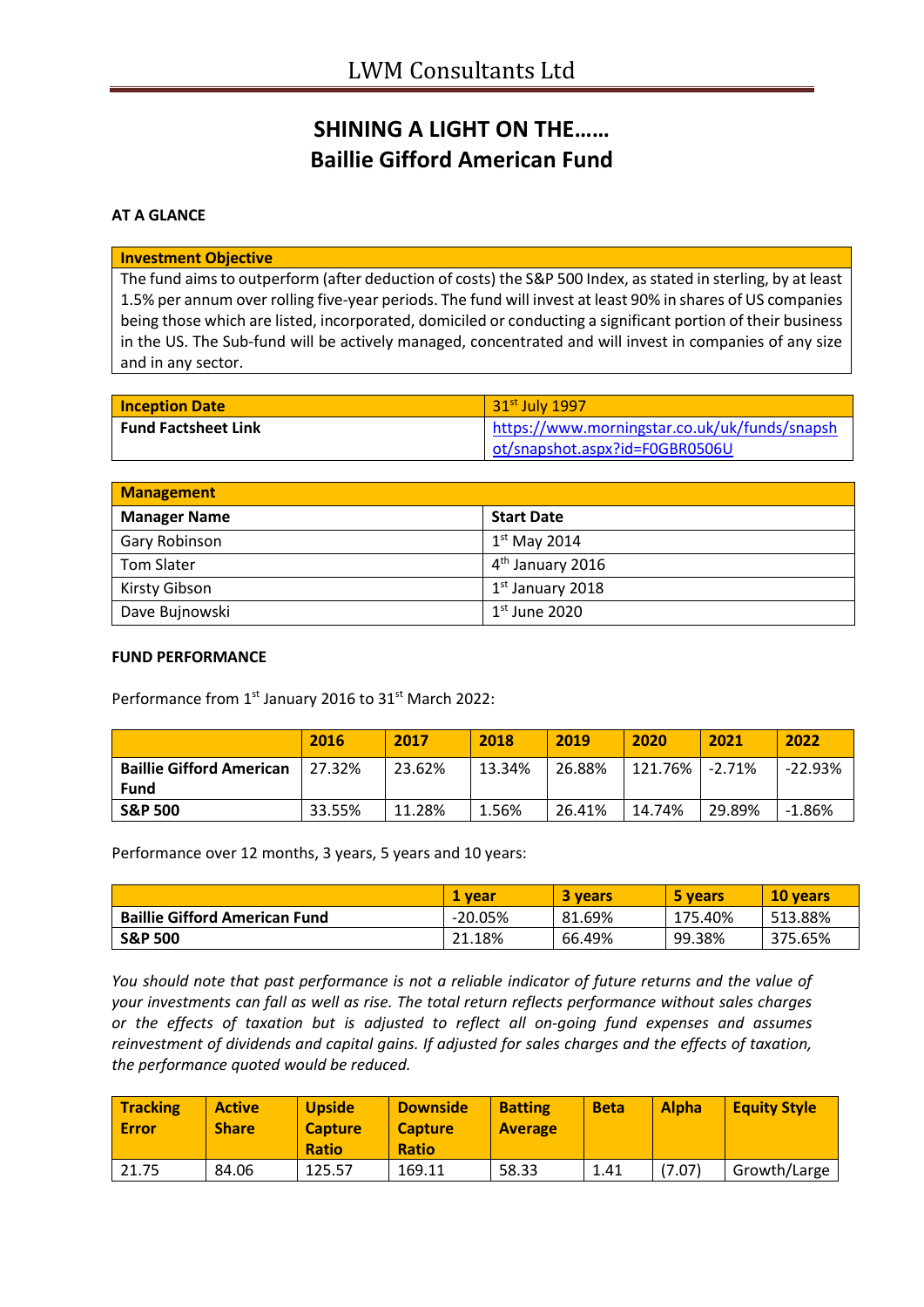# LWM Consultants Ltd

| <b>Volatility Measurements</b> |        |
|--------------------------------|--------|
| 3-Yr Std Dev (volatility)      | 32.36% |
| 3-Yr Mean Return (average)     | 22.02% |

| <b>Investment Style Details</b> |        |
|---------------------------------|--------|
| Giant                           | 22.58% |
| Large                           | 22.92% |
| Medium                          | 44.39% |
| Small                           | 7.53%  |
| Micro                           | 1.62%  |

| Top 5 Holdings - 46 Holdings |                          |       |
|------------------------------|--------------------------|-------|
| The Trade Desk Inc           | Technology               | 8.65% |
| Tesla Inc                    | <b>Consumer Cyclical</b> | 6.26% |
| Shopify Inc                  | Technology               | 6.16% |
| Amazon.com Inc               | <b>Consumer Cyclical</b> | 5.21% |
| Moderna Inc                  | Healthcare               | 4.48% |

| Top 5 Sectors                 |        |
|-------------------------------|--------|
| Technology                    | 33.70% |
| <b>Consumer Cyclical</b>      | 21.11% |
| Healthcare                    | 20.01% |
| <b>Communication Services</b> | 13.04% |
| <b>Financial Services</b>     | 4.27%  |

## **UPDATE….**

When we last reviewed this fund we suggested caution as this had had an exceptional run and we raised concerns as to whether this could continue. The main issue is that often investors base investment decisions on past performance and we were just not convinced this could continue. It doesn't deflect from the fact that we think this is a good team, but more we think that some holdings over heated during 2020.

The team acknowledged that this has been a difficult period for the strategy but that they have been here before. The one thing that they believe as a team is that they should remain open minded and humble. Coming in to 2020 they assessed the fitness of the portfolio as they always do. The strategy looks to invest in disruptive change in society and they couldn't have foreseen the pandemic, and yet this worked in the favour for many of the stocks.

Companies like Moderna have been developing underlying technology to deliver drugs for many years. The COVID vaccine enabled them to put this into action. The market doesn't really understand Moderna and how it can use the learnings and technology to apply to different areas and therefore changes the whole market. So although the stock price has come back the long-term story remains.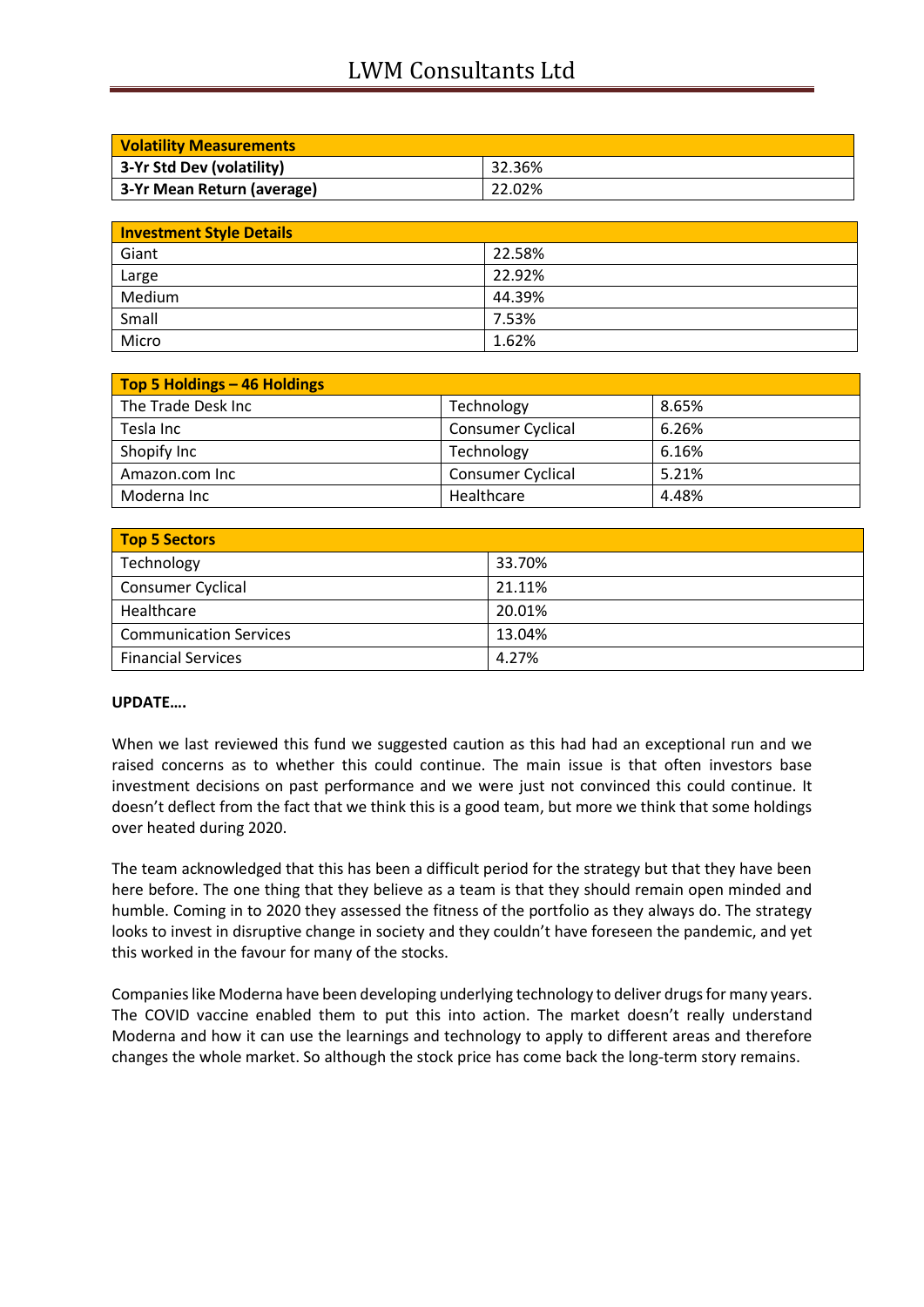This is really important to understand for the team. As in 2020, they have assessed the fitness of the portfolio. 2022 offers many challenges, whether geo-political, inflation, recession or interest rates, but the real question amongst all the noise is whether this has changed the long-term structural changes that this fund is based around.

Some companies will be challenged and need to be reviewed, Netflix is an example of this, but others will grow due to the disruption they are creating, whether this is in ecommerce, electric vehicles or life sciences.

It is very easy to jump to conclusions because there is so much happening, and it is true that inflation is negative for growth in the short term. However, long term inflation drives cash flows higher if businesses can pass that on to consumers. The point is that they have a 5-to-10-year outlook and although it is uncomfortable today, all that has happened is that many of these companies are trading at significant discounts.

Areas like genome, online shopping, unbundling of financial products, cloud etc will not go away just because of what is happening today. As a team they must keep a level head and not be drawn into whether there still is right or wrong.

The transactions have been low, and they are confident in the businesses they hold. There have been some changes. The sold Zillow (real estate company) as the core reason for holding the shares has changed, with the company pulling out of buying homes direct. The other stock is Vroom who are used car retailers but are not able to compete as strongly as others in this market. They have reduced holdings in Amazon as Jeff Bezos steps back. They have added to companies like Snowflake who are a cloud company.

Peloton has been a challenging holding for them but they believe new management can turn this business around. Shopify has grown stronger on the back of the pandemic and although it has derated, the bigger it gets the stronger it gets, and again the market doesn't understand this. It has recently signed deals with JD.com and google marketplace.

As a final comment, the team explained that the world of innovation is changing. Tesla is a prime example of disrupting an industry in ways that we have not seen before. Moderna is another example. So the companies they invest in are disruptors often in parts of the market that haven't existed before. The fundamentals of these businesses haven't changed but the valuations have come down significantly.

In summary, in the last update we said investors should approach with caution and this has proven to be the case. We don't know when markets and valuations reach the bottom, but it is now offering opportunities for investors if they believe that what is happening today is short term, and the longerterm disruption story remains. The journey will not be smooth but the team are experienced. We continue to hold on our watchlist.